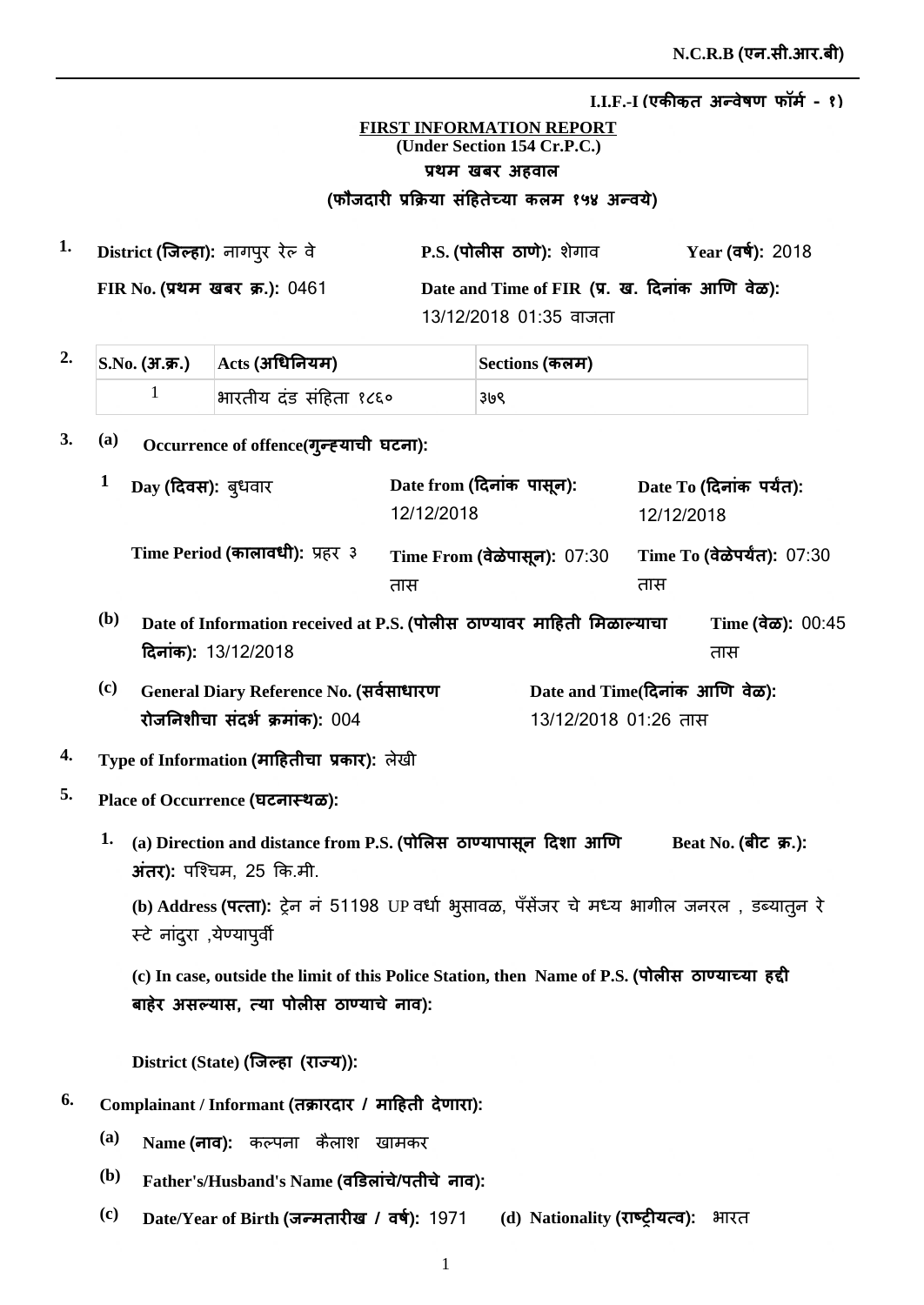<u>I.I.F.-I (एकीकत अन्वेषण फॉर्म - १)</u>

- $\bf (e)$  **UID No. (यु.आय.डी. क्र.):**
- *(f)* **Passport No. (पारपत्र क्र.):**

 $\mathbf{Place} \text{ of } \mathbf{I} \text{ s}$ sue (दिल्याचे ठिकाण):  $\bf{Date \ of \ Issue}$  (दिल्याची तारीख ):

**(g) ID Details (Ration Card, Voter ID Card, Passport, UID No., Driving License, PAN) jğ** विवरण (राशन कार्ड ,मतदार कार्ड ,पासपोर्ट, यूआईडी स., ड्राइविंग लाइसेस, पैन कार्ड))

| $\mathbf{S}$ . No. | $ ID\;Type\;(H\bar{a}$ ळखपत्राचा प्रकार) | ID Number (ओळखपत्र क्रमांक) |
|--------------------|------------------------------------------|-----------------------------|
| (3T.3T.)           |                                          |                             |

- (h) **Occupation (व्यवसाय):**
- **(i) Address ×ȡ**

|   | S.No. (अ.क्र.) Address Type (पत्ता प्रकार) Address (पत्ता): |                                                                                                                                                                                                          |
|---|-------------------------------------------------------------|----------------------------------------------------------------------------------------------------------------------------------------------------------------------------------------------------------|
| 1 | वर्तमान पत्ता                                               | क्रांती चौक, रमेश टाँकीज जवळ, Town/Village (शहर /<br>गाव): वाशिम, Tehsil (तहसील): वाशिम, Police Station<br>(पोलीस ठाणे): District (जिल्हा): वाशिम, State (राज्य):<br>महाराष्ट्र, भारत                    |
| 2 | स्थायी पत्ता                                                | क्रांती चौक , रमेश टाँकीज जवळ, $\operatorname{Town/Village}$ (शहर /<br>गाव): वाशिम, Tehsil (तहसील): वाशिम, Police Station<br>(पोलीस ठाणे): District (जिल्हा): वाशिम, State (राज्य):<br> महाराष्ट्र, भारत |

<sup>(j)</sup> Phone number (फोन नं.): Mobile (

Mobile (मोबाइल क्र.): 91-7719090691

<sup>7.</sup> Details of known / suspected / unknown accused with full particulars (ज्ञात / संशयित / अज्ञात आरोपींचे संपूर्ण तपशील):

Accused More Than (अज्ञात आरोपी एका पेक्षा जास्त असतील तर **संख्या): 0** 

| <b>S. No.</b><br>(अ.क्र.) | Name (नाव) | Alias (उर्फनाव) | <b>Relative's Name</b><br>(नातेवाईकाचे नाव) | Present Address(वर्तमान<br>(पत्ता)) |
|---------------------------|------------|-----------------|---------------------------------------------|-------------------------------------|
|                           | अनोळखी     |                 |                                             |                                     |

- 8. Reasons for delay in reporting by the complainant / informant ( तक्रारदार/माहिती देणा-याकडून तक्रार करण्यातील विलंबाची कारणे ):
- $^9$ · Particulars of properties of interest (संबंधीत मालमत्तेचा तपशील):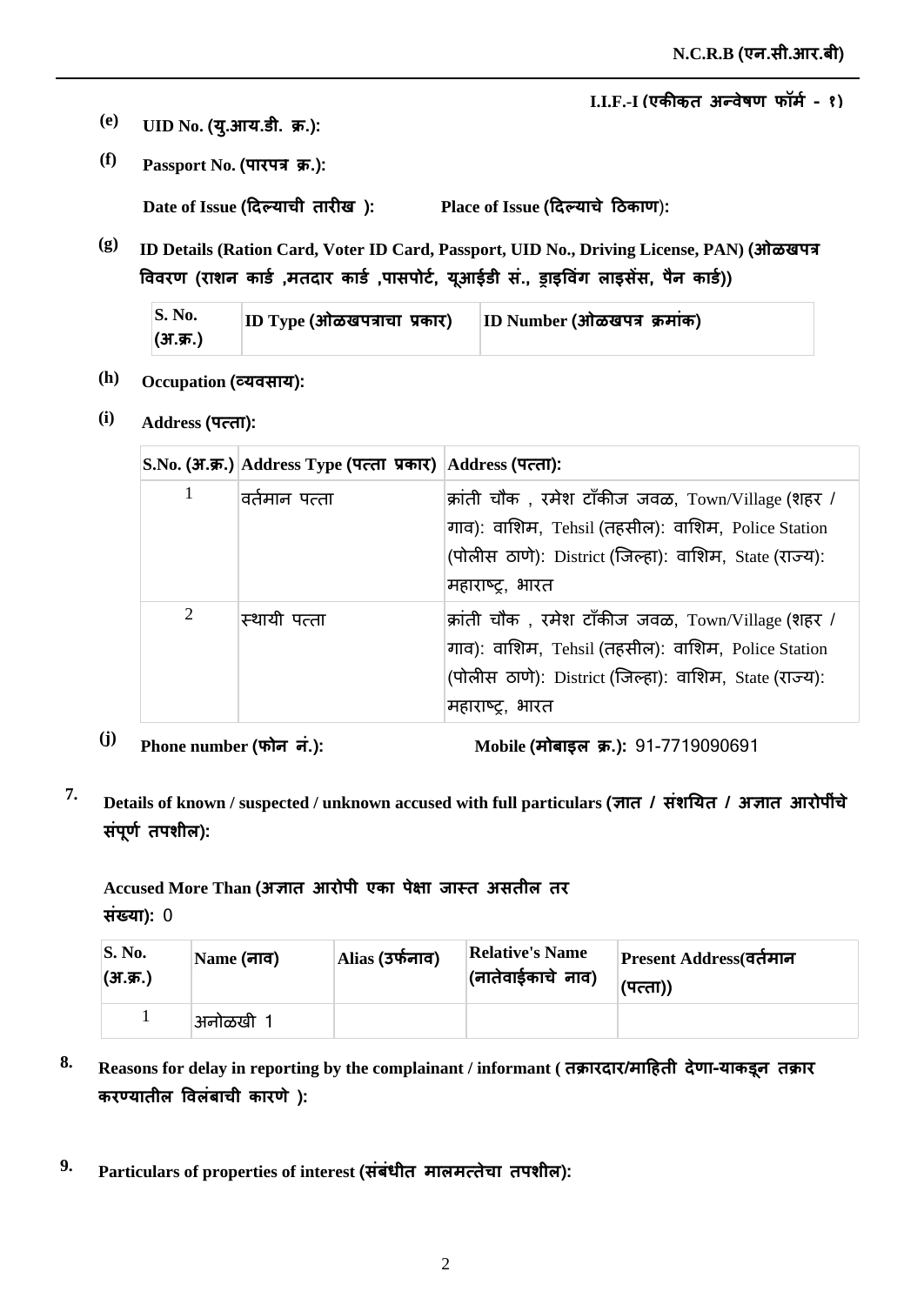|                |                                        |                      | I.I.F.-I (एकीकत अन्वेषण फॉर्म - १)                                 |                   |
|----------------|----------------------------------------|----------------------|--------------------------------------------------------------------|-------------------|
| S. No.         | <b>Property Category</b>               | <b>Property Type</b> | <b>Description</b>                                                 | Value(In Rs/-)    |
| (अ.क्र.)       | (मालमत्ता वर्ग)                        | (मालमत्ता प्रकार)    | (विवरण)                                                            | मुल्य (रु. मध्ये) |
| $\mathbf{1}$   | कागदपत्रे आणि मुल यवान रोखं प्रमाणपत्र |                      | MSCIT व 30, 40<br>टायपिंगचे प्रमाणपत्र                             | .00.              |
| $\overline{2}$ | इतर                                    | इतर परिवहन           | एक मिल्ट्री रंगाची<br>रेगझीन बँग                                   | 300.00            |
| 3              | इतर                                    | इतर परिवहन           | त्यामध्ये तीन साड़या<br>वेगवेगळया रंगाच्या, तीन<br>ब्लाउस, पेटीकोट | 2,000.00          |
| $\overline{4}$ | इतर                                    | इतर परिवहन           | मंगळसूत्र एक ग्राम<br>वजनाचे आर्टीफीशल<br>ज्वेलरी                  | 1,000.00          |

 $10$ . Total value of property (In Rs/-) मालमत्तेचे एकूण मुल्य (रु. मध्ये) : 3,300.00

## $11.$  Inquest Report / U.D. case No., if any (मरणान्वेषण अहवाल/अकस्मात मृत्यू प्रकरण क्र., जर  $\overline{\mathbf{a}}$  असल्यास):

| S. No.   | UIDB Number (अकस्मात मृत्यू प्रकरण क्र.) |
|----------|------------------------------------------|
| (अ.क्र.) |                                          |

## $12$ . First Information contents (प्रथम) खबर हकिगत):

यातील फिर्यादी मजकूर हया दि. 12/12/18 रोजी नमुद ट्रेन चे मध्य भागील जनरल डब्यातुन अकोला ते शेगांव असा प्रवास करीत असतांना प्रवासा दरम्यान त्यांच्या बर्थ खाली ठेवलेली नमुद वर्णनाची बँग आतील सामानासह फिर्यादी मजकुर यांचे झोपेचा फायदा घेवून एक संशईत वय अं.60 ते 65 वर्ष उंचशी, गव्हाळ रंगाची, चेहरा लांबट, साडी व ब्लाउज घातलेली महीलेने मुद्दाम लबाडीने चोरून नेले आहे. बाबत त्यांना ट्रेन रे स्टे नांदुरा येत असतांना माहीती झाले वरून त्यांनी रे स्टे मलकापुर रात्रपाळी ड्युटी वरील HC/135 पाटील यांना दिले लेखी तक्रारीवरुन पो.स्टे.ला गु.र.न. 461/18 कलम 379 भा.द.वी प्रमाणे दाखल करण्यात आला. सदर गुन्ह्याचे कागदपत्र पुढील तपासकामी मूळ केसडायरीसह मा. PSO सो. यांच्या आदेशांन्वये HC/523 निहाटकर यांचे कडे देण्यात येत आहे.

- **Action taken: Since the above information reveals commission of offence(s) u/s as mentioned at 13. Item No. 2.** (केलेली कारवाईः बाब क्र.२ मध्ये नमूद केलेल्या कलमान्वये वरील अहवालावरून अपराध दिसून आल्यामुळे):
	- $^{(1)}$   $\;$  Registered the case and took up the investigation (प्रकरण *नोंदविले आणि तपासाचे काम हाती* **घेतले):** <u>or</u> (किंवा):
	- $^{(2)}$  Directed (Name of I.O.) (तपास अधिका-याचे नाव): PRADIP SHREEDHAR NIHATKAR **Rank (हुद्दा):** पोलीस शिपाई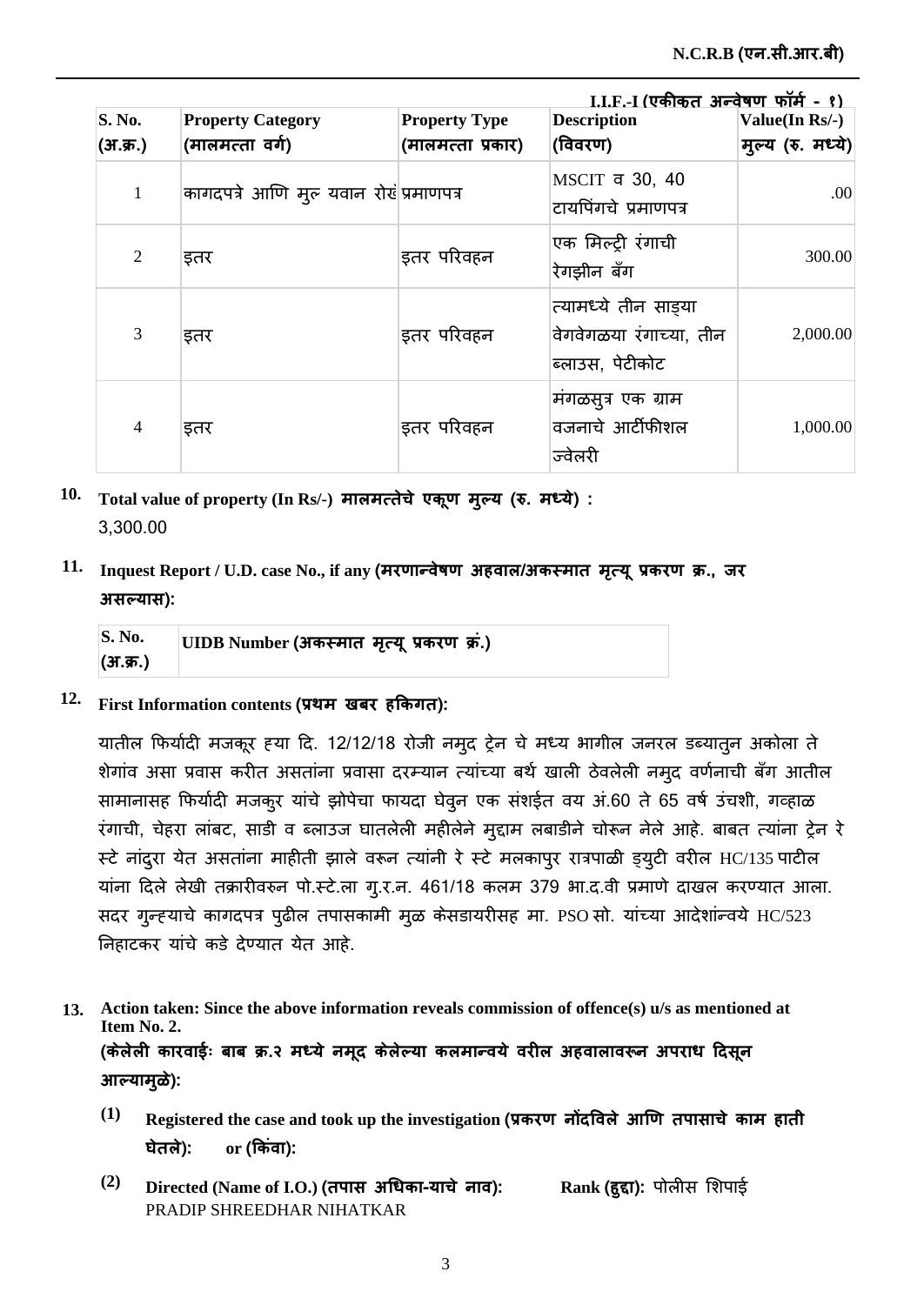<u>I.I.F.-I (एकीकत अन्वेषण फॉर्म - १)</u>

**No.** (**क्र.**): 523 क्र.): 523 to take up the Investigation (तपास करण्याचे अधिकार दिले) or (किवा)

- **(3)** Refused investigation due to (ज्या कारणामुळे तपास करण्यास नकार दिला): or (किवा)
- **(4) On point of jurisdiction, If F.I.R. Transferred to P.S.** (अधिकारितेच्या मुद्दयावर प्रथम खबर हस्तातरीत केला असल्यास त्या पोलीस ठाण्याचे नाव):

<u>District (जिल्हा):</u>

**F.I.R. read over to the complainant / informant, admitted to be correctly recorded and a copy**  given to the complainant /informant, free of cost. (प्रथम) खबर) तक्रारदाराला/खबरीला) वाचून दाखविली, बरोबर नोंदविली असल्याचे त्याने मान्य केले आणि तक्रारदाराला/खबरीला खबरीची प्रत **मोफत दिली)** 

**R.O.A.C.**  (आर.ओ.ए.सी.)

> **Signature of Officer in charge, Police**  Station (ठाणे प्रभारी अधिका-याची **स्वाक्षारी)**

**14. Signature / Thumb impression of the complainant /**  informant (तक्रारदाराची/खबर <u>देणा-याची सही/अंगठा)</u>

**Name ȡ**CHINTAMAN AHER

Rank (हुद्दा): SI (Sub-Inspector)

**No. (क्र.):** API

 $^{15.}$  Date and time of dispatch to the court (न्यायालयात पाठवल्याची तारीख व वेळ):